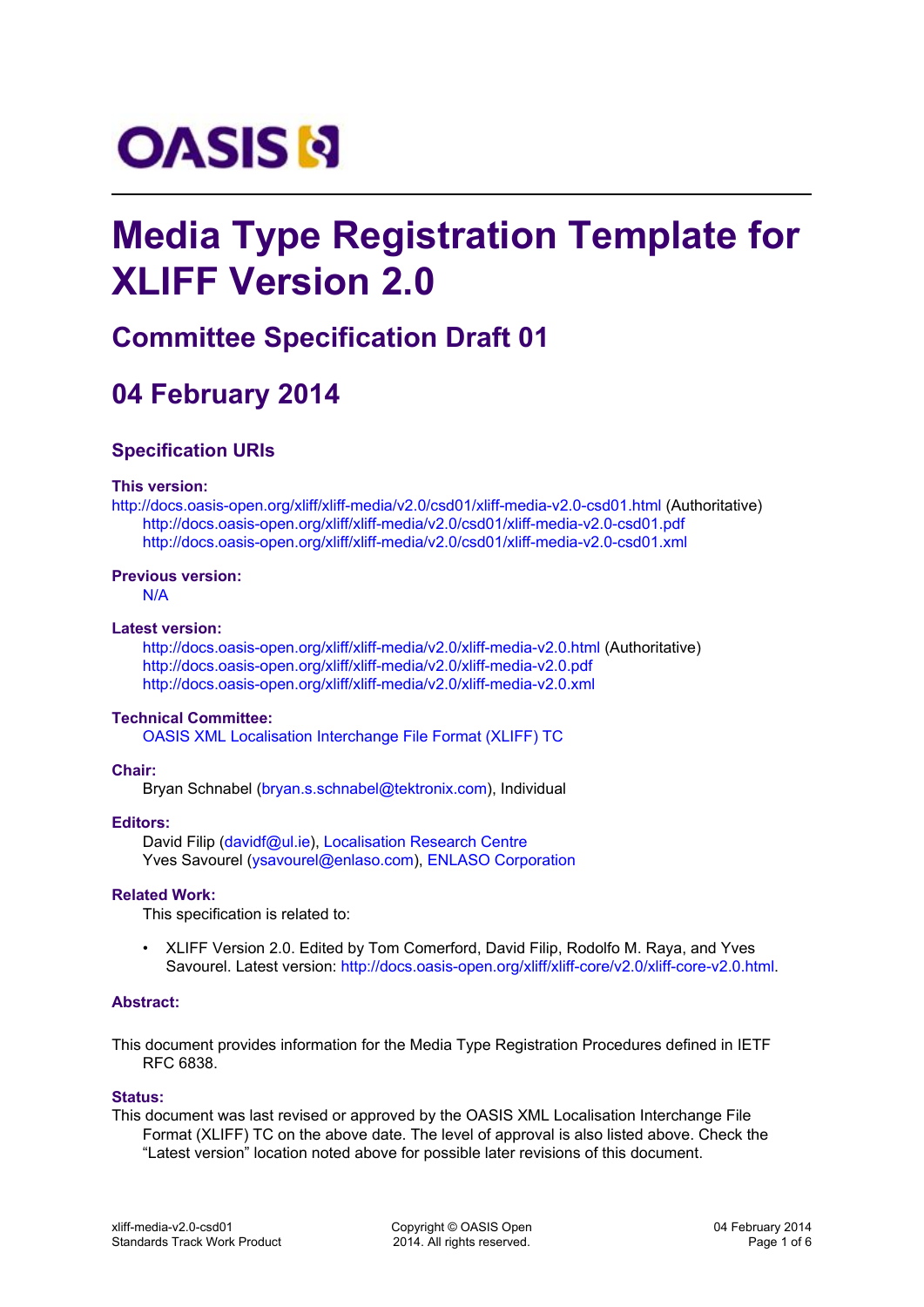Technical Committee members should send comments on this specification to the Technical Committee's email list. Others should send comments to the Technical Committee by using the ["Send A Comment](https://www.oasis-open.org/committees/comments/index.php?wg_abbrev=xliff)" button on the Technical Committee's web page at [https://www.oasis](https://www.oasis-open.org/committees/xliff/)[open.org/committees/xliff/.](https://www.oasis-open.org/committees/xliff/)

For information on whether any patents have been disclosed that may be essential to implementing this specification, and any offers of patent licensing terms, please refer to the Intellectual Property Rights section of the Technical Committee web page [\(https://www.oasis](https://www.oasis-open.org/committees/xliff/ipr.php)[open.org/committees/xliff/ipr.php](https://www.oasis-open.org/committees/xliff/ipr.php)).

#### **Citation format:**

When referencing this specification the following citation format should be used:

[XLIFF-media-v2.0]

Media Type Registration Template for XLIFF Version 2.0. Edited by David Filip and Yves Savourel. 04 February 2014. OASIS Committee Specification Draft 01. [http://docs.oasis](http://docs.oasis-open.org/xliff/xliff-media/v2.0/csd01/xliff-media-v2.0-csd01.html)[open.org/xliff/xliff-media/v2.0/csd01/xliff-media-v2.0-csd01.html.](http://docs.oasis-open.org/xliff/xliff-media/v2.0/csd01/xliff-media-v2.0-csd01.html) The latest version: [http://](http://docs.oasis-open.org/xliff/xliff-media/v2.0/xliff-media-v2.0.html) [docs.oasis-open.org/xliff/xliff-media/v2.0/xliff-media-v2.0.html.](http://docs.oasis-open.org/xliff/xliff-media/v2.0/xliff-media-v2.0.html)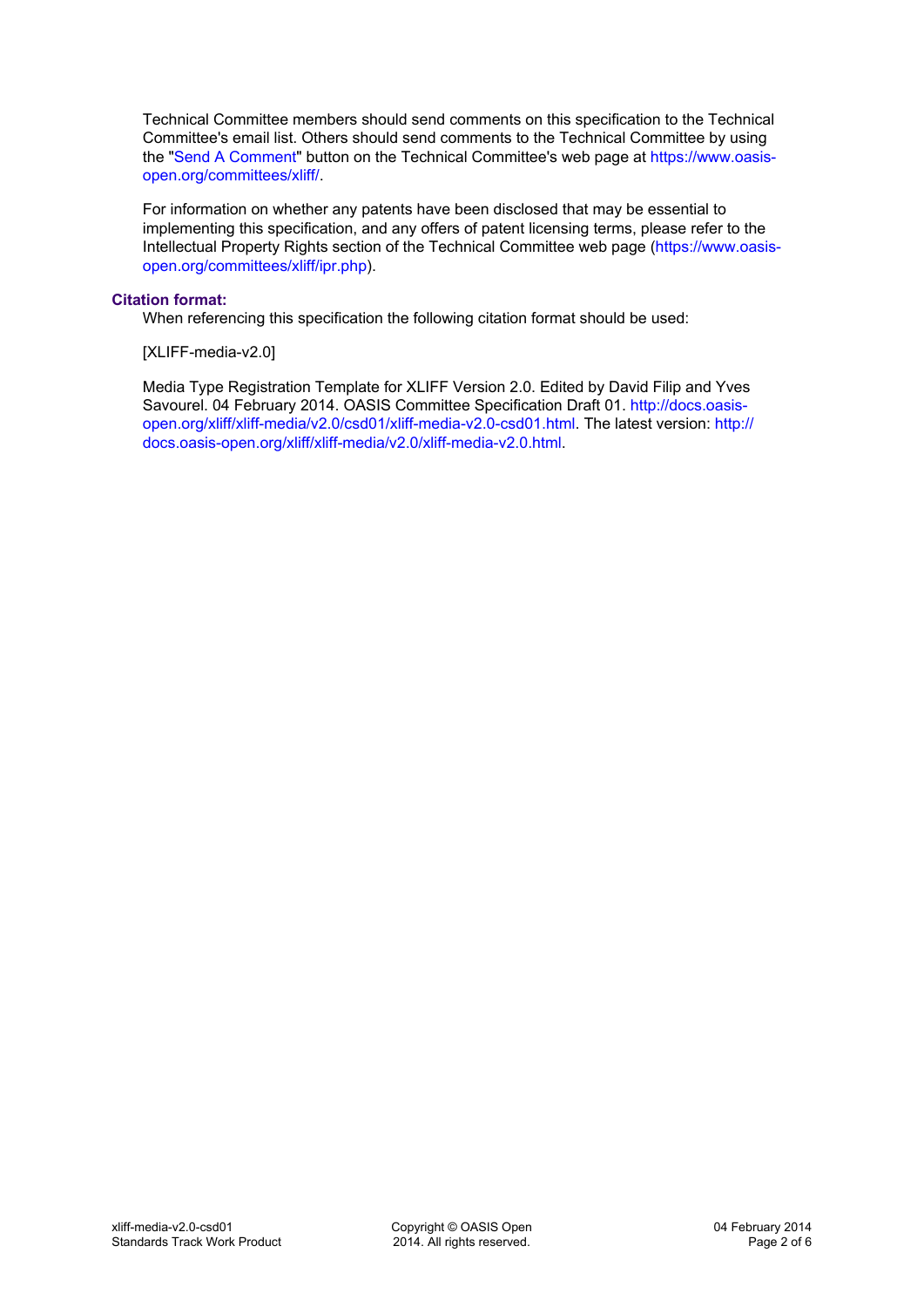## **Notices**

Copyright © OASIS Open 2014. All Rights Reserved.

All capitalized terms in the following text have the meanings assigned to them in the OASIS Intellectual Property Rights Policy (the "OASIS IPR Policy"). The full [Policy](https://www.oasis-open.org/policies-guidelines/ipr) may be found at the OASIS website.

This document and translations of it may be copied and furnished to others, and derivative works that comment on or otherwise explain it or assist in its implementation may be prepared, copied, published, and distributed, in whole or in part, without restriction of any kind, provided that the above copyright notice and this section are included on all such copies and derivative works. However, this document itself may not be modified in any way, including by removing the copyright notice or references to OASIS, except as needed for the purpose of developing any document or deliverable produced by an OASIS Technical Committee (in which case the rules applicable to copyrights, as set forth in the OASIS IPR Policy, must be followed) or as required to translate it into languages other than English.

The limited permissions granted above are perpetual and will not be revoked by OASIS or its successors or assigns.

This document and the information contained herein is provided on an "AS IS" basis and OASIS DISCLAIMS ALL WARRANTIES, EXPRESS OR IMPLIED, INCLUDING BUT NOT LIMITED TO ANY WARRANTY THAT THE USE OF THE INFORMATION HEREIN WILL NOT INFRINGE ANY OWNERSHIP RIGHTS OR ANY IMPLIED WARRANTIES OF MERCHANTABILITY OR FITNESS FOR A PARTICULAR PURPOSE.

OASIS requests that any OASIS Party or any other party that believes it has patent claims that would necessarily be infringed by implementations of this OASIS Committee Specification or OASIS Standard, to notify OASIS TC Administrator and provide an indication of its willingness to grant patent licenses to such patent claims in a manner consistent with the IPR Mode of the OASIS Technical Committee that produced this specification.

OASIS invites any party to contact the OASIS TC Administrator if it is aware of a claim of ownership of any patent claims that would necessarily be infringed by implementations of this specification by a patent holder that is not willing to provide a license to such patent claims in a manner consistent with the IPR Mode of the OASIS Technical Committee that produced this specification. OASIS may include such claims on its website, but disclaims any obligation to do so.

OASIS takes no position regarding the validity or scope of any intellectual property or other rights that might be claimed to pertain to the implementation or use of the technology described in this document or the extent to which any license under such rights might or might not be available; neither does it represent that it has made any effort to identify any such rights. Information on OASIS' procedures with respect to rights in any document or deliverable produced by an OASIS Technical Committee can be found on the OASIS website. Copies of claims of rights made available for publication and any assurances of licenses to be made available, or the result of an attempt made to obtain a general license or permission for the use of such proprietary rights by implementers or users of this OASIS Committee Specification or OASIS Standard, can be obtained from the OASIS TC Administrator. OASIS makes no representation that any information or list of intellectual property rights will at any time be complete, or that any claims in such list are, in fact, Essential Claims.

The name "OASIS" is a trademark of [OASIS,](https://www.oasis-open.org) the owner and developer of this specification, and should be used only to refer to the organization and its official outputs. OASIS welcomes reference to, and implementation and use of, specifications, while reserving the right to enforce its marks against misleading uses. Please see<https://www.oasis-open.org/policies-guidelines/trademark> for above guidance.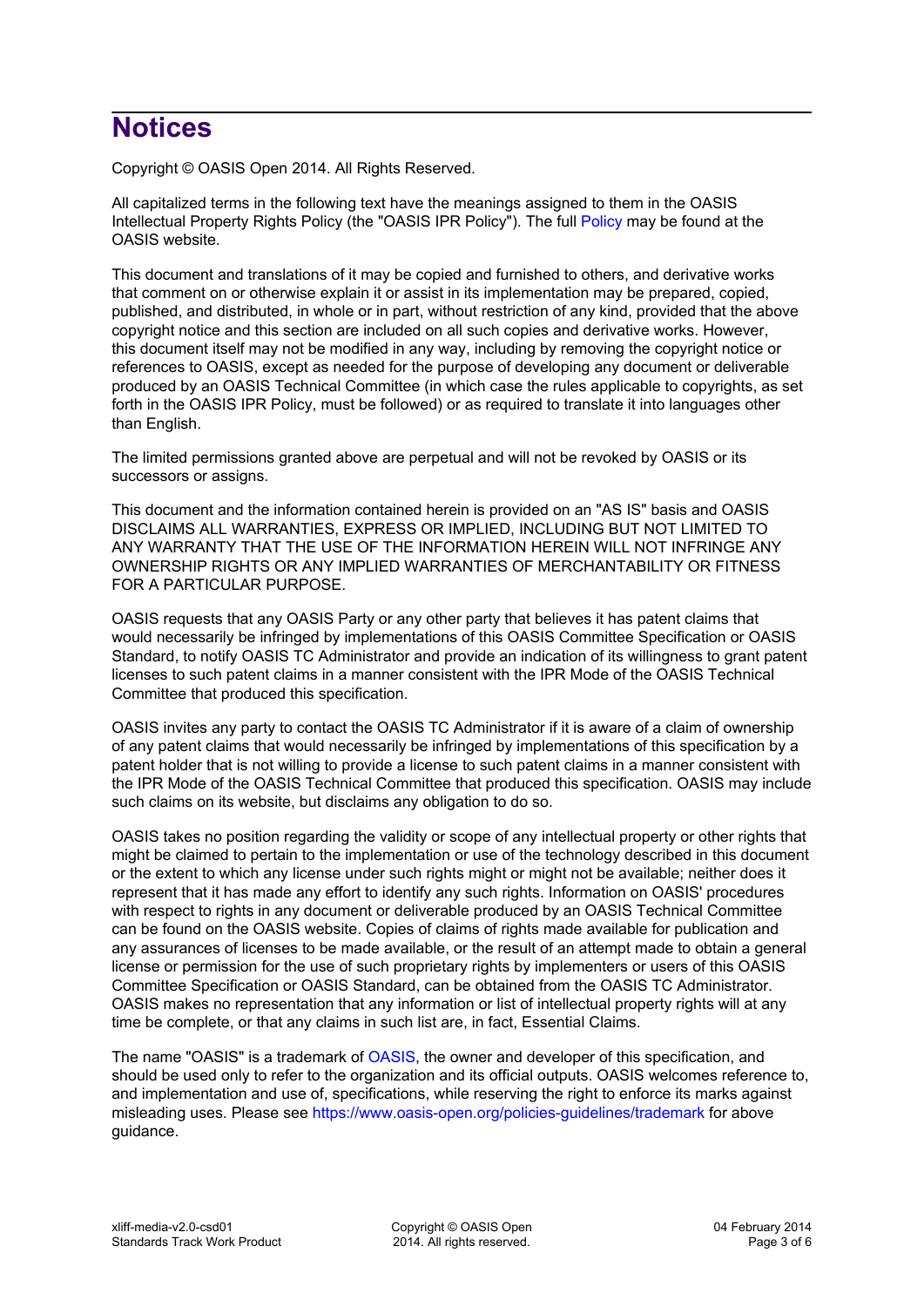## **Table of Contents**

|--|--|--|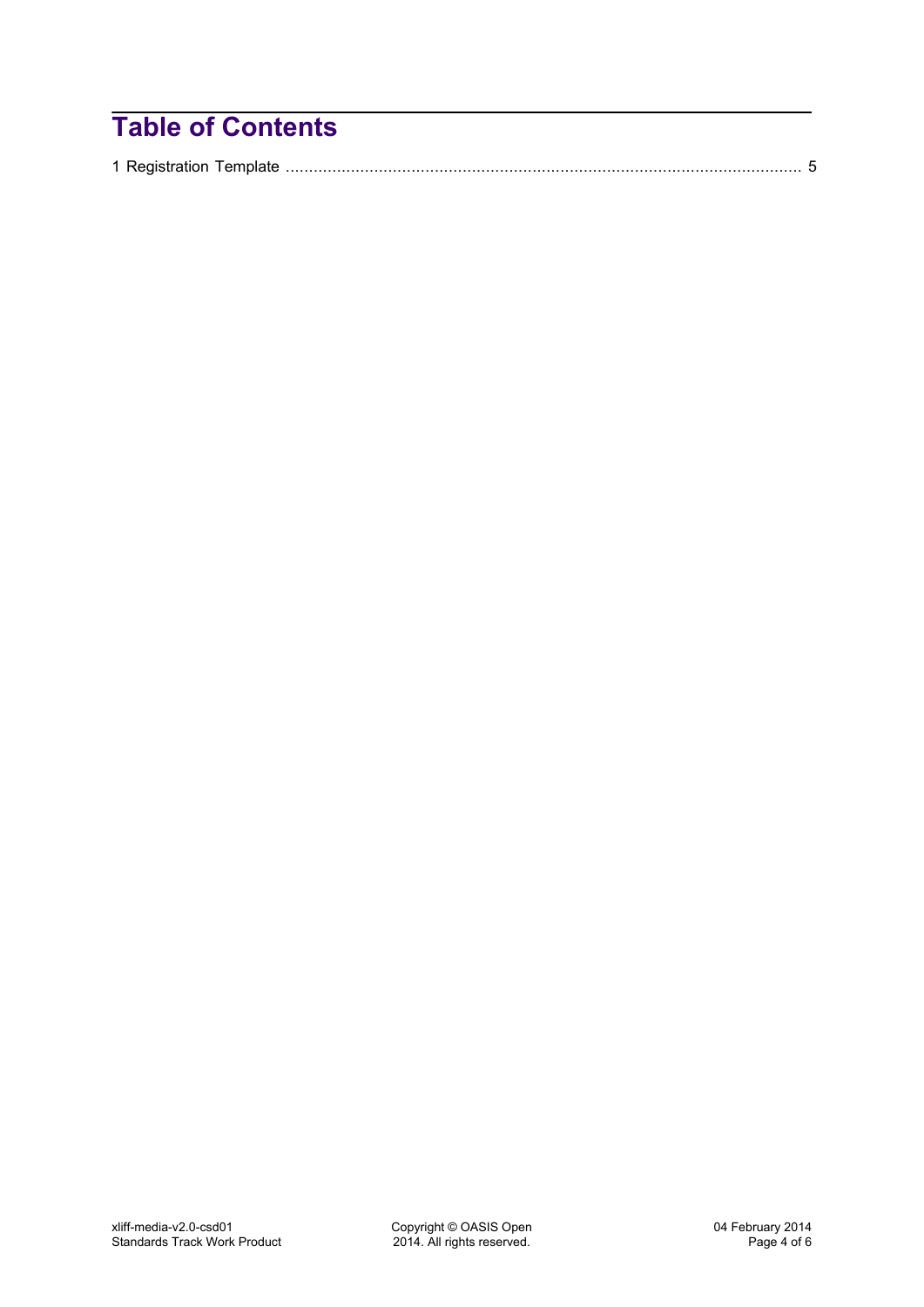## <span id="page-4-0"></span>**1 Registration Template**

- Type name: application
- Subtype name: xliff+xml
- Required parameters: N/A
- Optional parameters: N/A
- Encoding considerations:

Same as encoding considerations of application/xml as specified in RFC 3023

Security considerations:

All of the security considerations described in RFC 3023

• Interoperability considerations:

Same as interoperability considerations described in RFC 3023

Also, interoperability requirements are specified throughout the specification and summarized in its Conformance section.

Published specification:

XLIFF Version 2.0 (CSD03) [http://docs.oasis-open.org/xliff/xliff-core/v2.0/cos01/xliff-core-v2.0](http://docs.oasis-open.org/xliff/xliff-core/v2.0/cos01/xliff-core-v2.0-cos01.html) [cos01.html](http://docs.oasis-open.org/xliff/xliff-core/v2.0/cos01/xliff-core-v2.0-cos01.html)

• Applications that use this media type:

XLIFF conformant applications, according to the Conformance Section of the specification

• Fragment identifier considerations:

Generic XML processors won't be able to resolve XLIFF fragment identifiers, as the fragment identification syntax is specific for XLIFF and has been defined in its Fragment Identification section as of csd03/csprd03 of Version 2.0.

- Intended usage: COMMON
- Restrictions on usage: N/A
- Author:

OASIS XML Localisation Interchange File Format (XLIFF) TC Editors: Tom Comerford, <tom@supratext.com>; David Filip, <David.Filip@ul.ie>; Yves Savourel, <ysavourel@enlaso.com>

• Change controller:

OASIS XML Localisation Interchange File Format (XLIFF) TC [https://www.oasis-open.org/](https://www.oasis-open.org/committees/xliff/) [committees/xliff/](https://www.oasis-open.org/committees/xliff/)

Bryan Schnabel, <br yan.s.schnabel@tektronix.com>, Chair

Tom Comerford, <tom@supratext.com>, Secretary

David Filip, <David.Filip@ul.ie>, Secretary